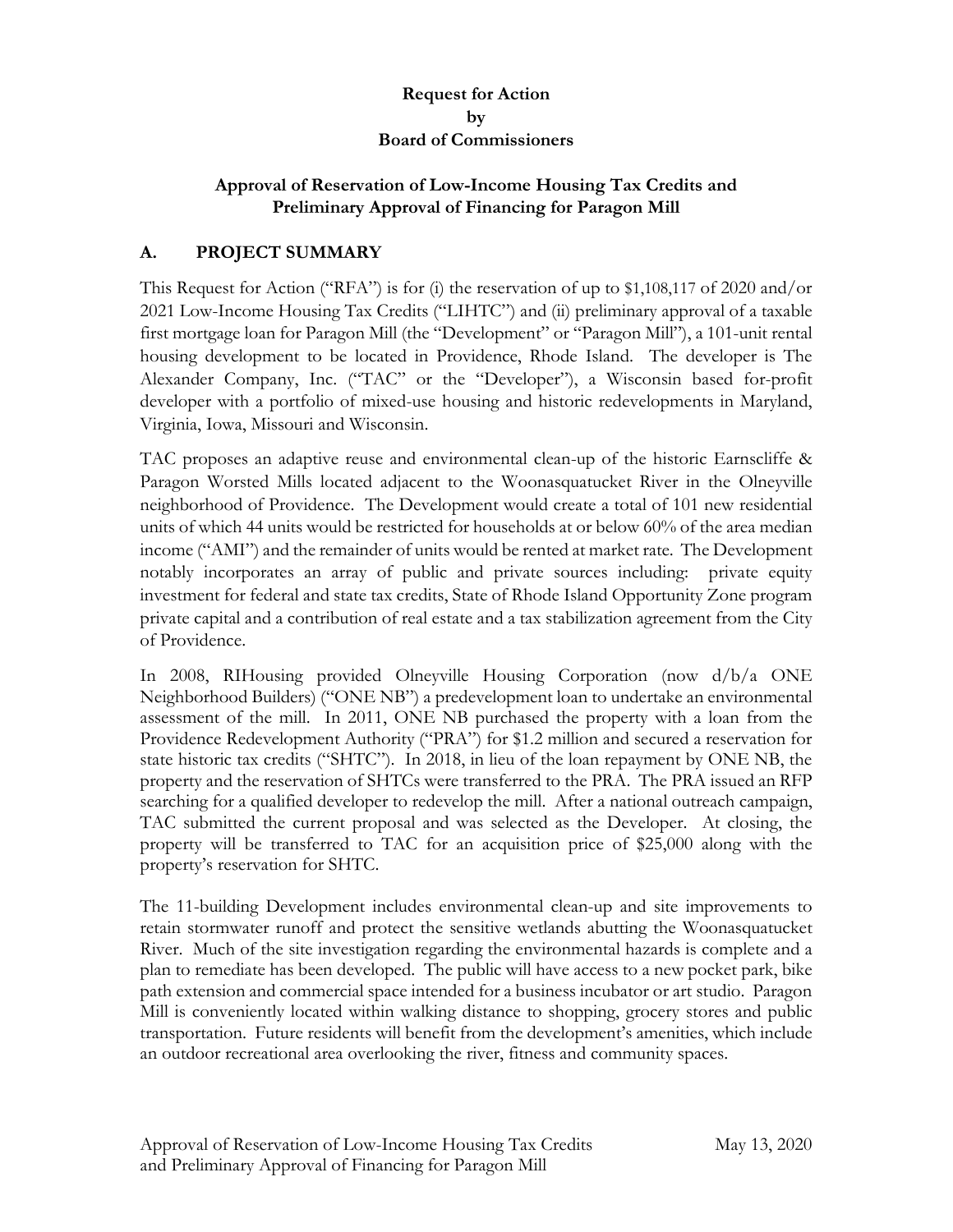A market study commissioned by TAC in the fall of 2019 for Paragon Mill as part of their application supports the proposed 60% units and market rate units evidencing desirable penetration and absorption rates. A new market study will be commissioned by RIHousing for Paragon Mill to confirm the proposed rents remain consistent with the proposed underwriting.

The proposed Development conforms to current zoning and no variances are required. The Developer is expecting to close and begin construction as early as January 2021. TAC will put construction pricing out to bid and has created a budget with the help of their architect, Providence based DBVW Architects, Inc. ("DBVW") who has outlined a 13-month construction schedule. The final plans and specifications are projected to be complete in the fall and a contractor is expected to be selected in November, which would allow for firm approval at the end of the calendar year.

As part of the underwriting process, following preliminary approval, RIHousing staff will work with the Developer to appropriately size the soft cost budget, including reserves and carrying costs, to ensure that the minimum amount of tax credits and soft sources are allocated to the Development. Several of the project's strengths include: (i) a strong developer who is currently developing affordable and mixed-income multifamily housing developments throughout the nation; (ii) equity from the allocation of federal historic tax credits ("FHTCs") and SHTCs; (iii) the contribution by the City of Providence of a vacant and historic mill building for \$25,000; (iv) improved environmental protection for the abutting Woonasquatucket River and (vi) significant access to retail, entertainment, schools, government and employment opportunities given the location of the site in a highly developed commercial area.

Per the U.S. Department of Housing and Urban Development ("HUD"), Paragon Mill is located in a qualified census tract ("QCT"), which will allow the project's eligible basis to be increased by up to 30%, offering the project greater financially feasibility. Paragon Mill is also located in an opportunity zone ("OZ") as determined by the Rhode Island Commerce Corporation and the capital stack includes equity generated by OZ credits.

The Funding Committee, which is comprised of senior staff and a member of the RIHousing Board of Commissioners, determined that based on the strength of the application and the criteria outlined in the State of Rhode Island 2020 Qualified Allocation Plan ("QAP"), Paragon Mill be awarded the second highest score in the 2020 9% LIHTC Round. It is anticipated the Development will generate 181 jobs during construction.

Affordable Housing Partners, Inc. has provided a letter of interest ("LOI") to TAC with pricing of approximately \$0.91 for the LIHTC and \$0.82 per FHTC. National Funding Incorporated has provided a LOI to TAC with pricing of approximately \$0.91 per SHTC.

The application included a term sheet from Citibank Community Capital for a construction to permanent loan for the Development. However, the Developer is open to RIHousing providing the permanent loan and RIHousing will retain the option to provide the permanent financing as long as the loan meets RIHousing guidelines.

The City of Providence has provided a letter confirming the Development's eligibility for a 20-year tax stabilization agreement; the terms of the agreement will be determined at a later date.

Approval of Reservation of Low-Income Housing Tax Credits May 13, 2020 and Preliminary Approval of Financing for Paragon Mill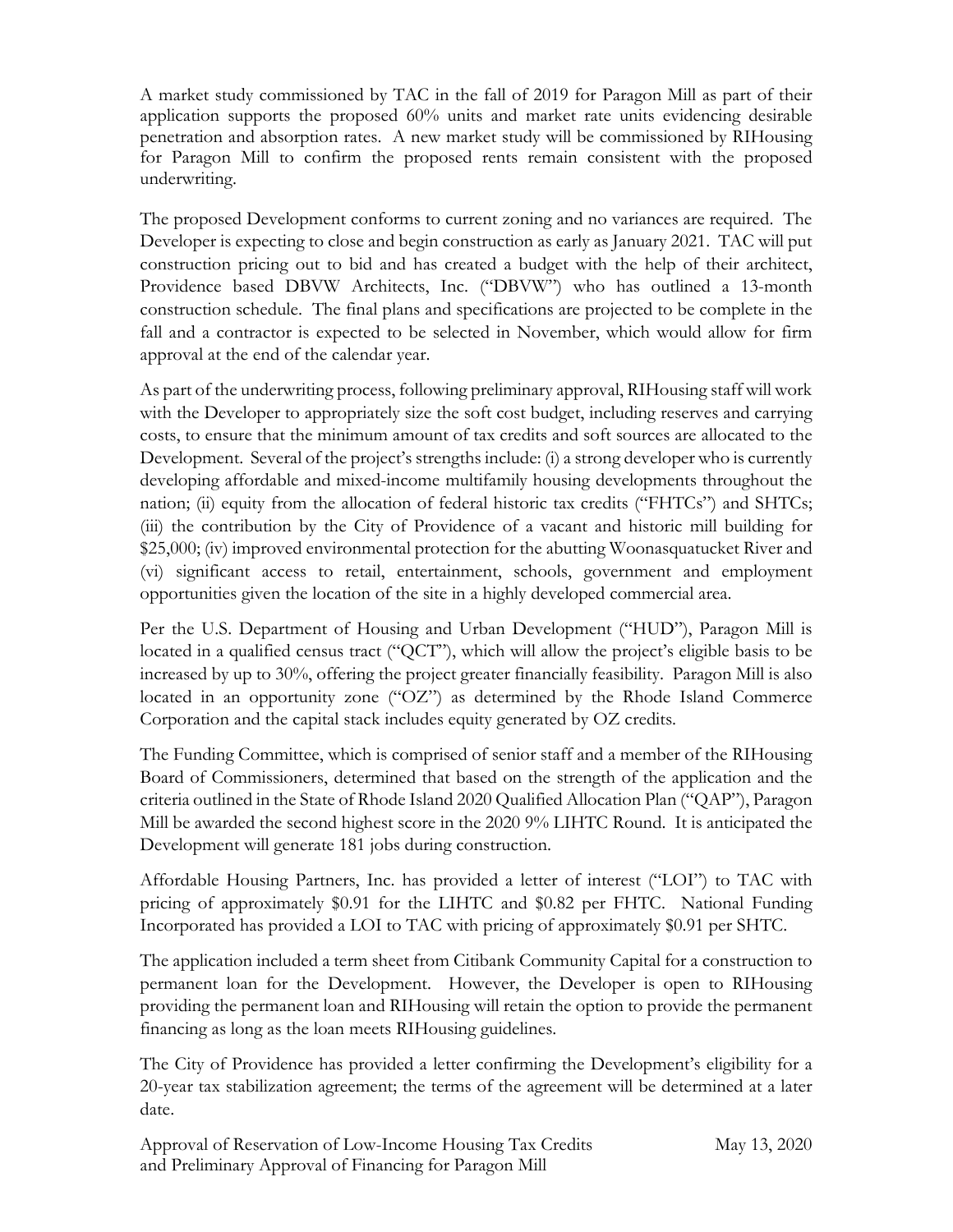The total development costs for Paragon Mill are approximately \$29,365,000. Proposed permanent sources of funding include: (i) syndication equity from the allocation of LIHTCs, SHTCs and FHTCs; (ii) OZ investment (iii) a permanent first mortgage loan from Citibank or RIHousing; and (iv); a deferred developer fee.

The Request for Action is for (i) a reservation of up to \$1,108,117 of 2020 and/or 2021 LIHTC, and (ii) preliminary approval of a first mortgage loan in an amount of up to \$8,100,000.

# **B. RECOMMENDATION**

The attached resolution is recommended for approval subject to:

- Approval by RIHousing of the development team.
- A final appraisal and market study acceptable to RIHousing prepared by an independent appraiser demonstrating that the first mortgage loan does not exceed 90% of the as-stabilized value of the property and that sufficient demand exists for the proposed units.
- Syndication equity from the allocation of LIHTC, FHTC, SHTC and OZ credits in amounts sufficient to achieve project feasibility.
- Approval of a tax stabilization agreement from the City of Providence verifying a real estate tax assessment at an amount necessary to achieve project feasibility for the term that is no less than the initial compliance period for the LIHTC.
- Approval by RIHousing of design and construction plans, specifications and construction documentation.
- Approval of the proposed operating budget for the development.
- Approval by RIHousing of all management related documentation, including the marketing and tenant selection plans.
- Confirmation by RIHousing that the final development budget, schedule and unit configuration presented for preliminary approval is consistent with TAC's December 20, 2019 application submission for 2020 LIHTC.
- Satisfactory and timely performance in accordance with the schedule established by RIHousing staff.
- Completion of all items required for firm commitment and closing in accordance with normal underwriting and processing requirements.

# **C. ATTACHMENTS**

- A. Development Summary
- B. Resolution
- C. Site Location Map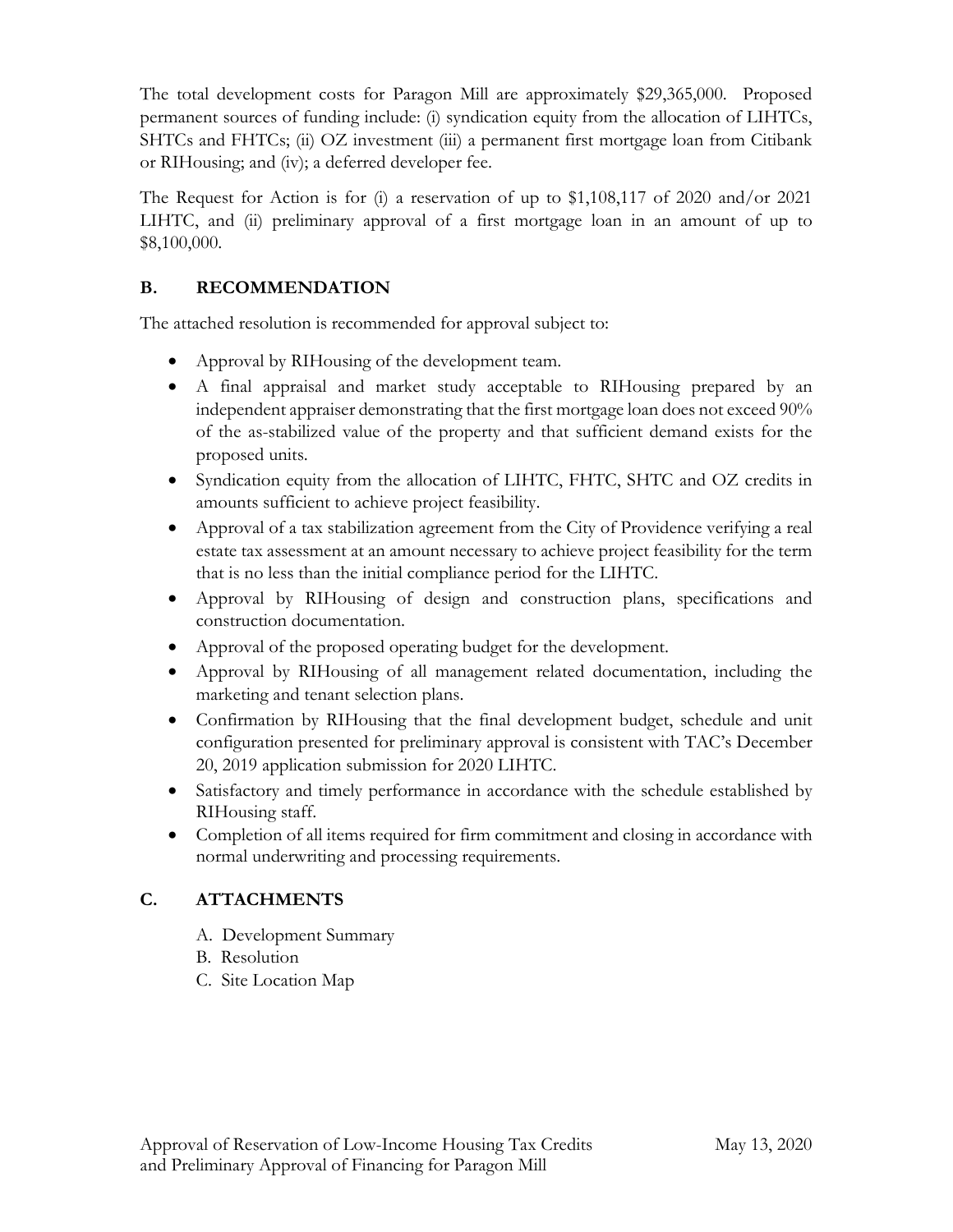## **Attachment A Development Summary**

#### **A. Development Team**

| Developer and<br><b>Management Agent:</b> | The Alexander Company, Inc.<br>2450 Rimrock Road, Suite 100<br>Madison, Wisconsin 53713         |
|-------------------------------------------|-------------------------------------------------------------------------------------------------|
| Architect:                                | DBVW Architects, Inc.<br>111 Chestnut Street<br>Providence, RI 02903                            |
| Legal:                                    | Michael Best & Friedrich LLP<br>One South Pickney Street, Suite 700<br>Madison, Wisconsin 53703 |

### **Development Team Qualifications**

### *Developer and Management Agent*

The Alexander Company, Inc. ("TAC"), which was founded 36 years ago, is a Wisconsinbased real estate developer and manager involved in the acquisition and development of multifamily rental communities and for-sale projects throughout the Midwest and Mid-Atlantic states. They have completed both mixed-use and historic projects. TAC and its team have successfully acquired or completed nearly 7,628 residential units, including several historic and affordable housing developments in Virginia, Washington D.C., Wisconsin and North Carolina. As a vertically integrated company, TAC provides its own property management. Over the past 30 years, they have managed over 7,000 units including residential, commercial and mixed-use properties. Their expertise lies in marketing and leasing, affordable housing compliance, market-rate property management, asset management, and preventative maintenance.

TAC has experience with state and federal affordable housing programs, real estate transactions utilizing low-income housing tax credits, historic tax credits and other housing and urban development programs. TAC is led by principal Joseph Alexander (President). David Vos, who has been with TAC for nearly 30 years, and Christopher Day are overseeing the project management for the Development.

#### *Architect*

DBVW Architects, Inc. ("DBVW") is a full-service architectural firm located in Providence, Rhode Island. Doug Brown began his own career in 1994 and has acted as Principal-in-Charge of many of the firm's projects including the following Rhode Island developments: WaterFire Arts Center, Westfield Lofts, Stillwater Mill, The Institute for the Study and Practice of Nonviolence and Glenark Landing. Virginia Branch, lead architect for the Development, joined DBVW in 2001 specializing in neighborhood-friendly affordable housing and mixed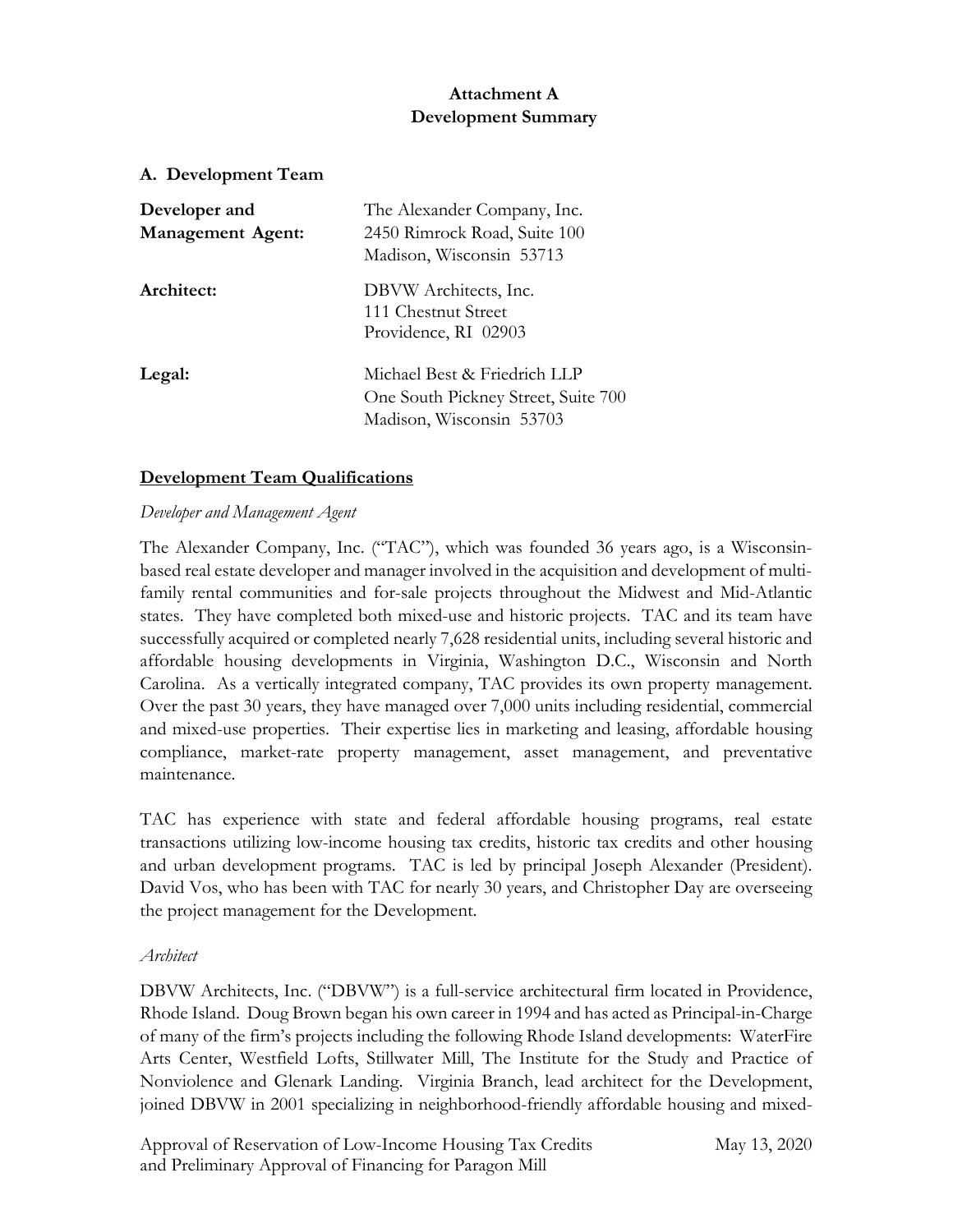use buildings. Virginia has helped design the following Rhode Island developments: Waterfire Arts Center, Phillipsdale Landing, Farm Fresh Rhode Island, AS220 at the Dreyfus and Mercantile Block, Westfield Lofts, and the Moran Shipping Agencies Corporate Headquarters.

## *Legal*

Kevin Martin is a partner of Michael Best & Friedrich LLP with specific experience in affordable and mixed-income housing projects, mixed-use developments, large complex real estate projects, and mixed finance projects. Kevin provides representation in the purchase, sale, and development of a variety of real estate projects, including multifamily housing, manufacturing facilities, and office and real estate spaces. He counsels lenders and borrowers through the full spectrum of real estate financing transactions, such as those involving state and federal historic tax credits, New Market Tax Credits (NMTC), HUD insured financing, and traditional mortgage financing.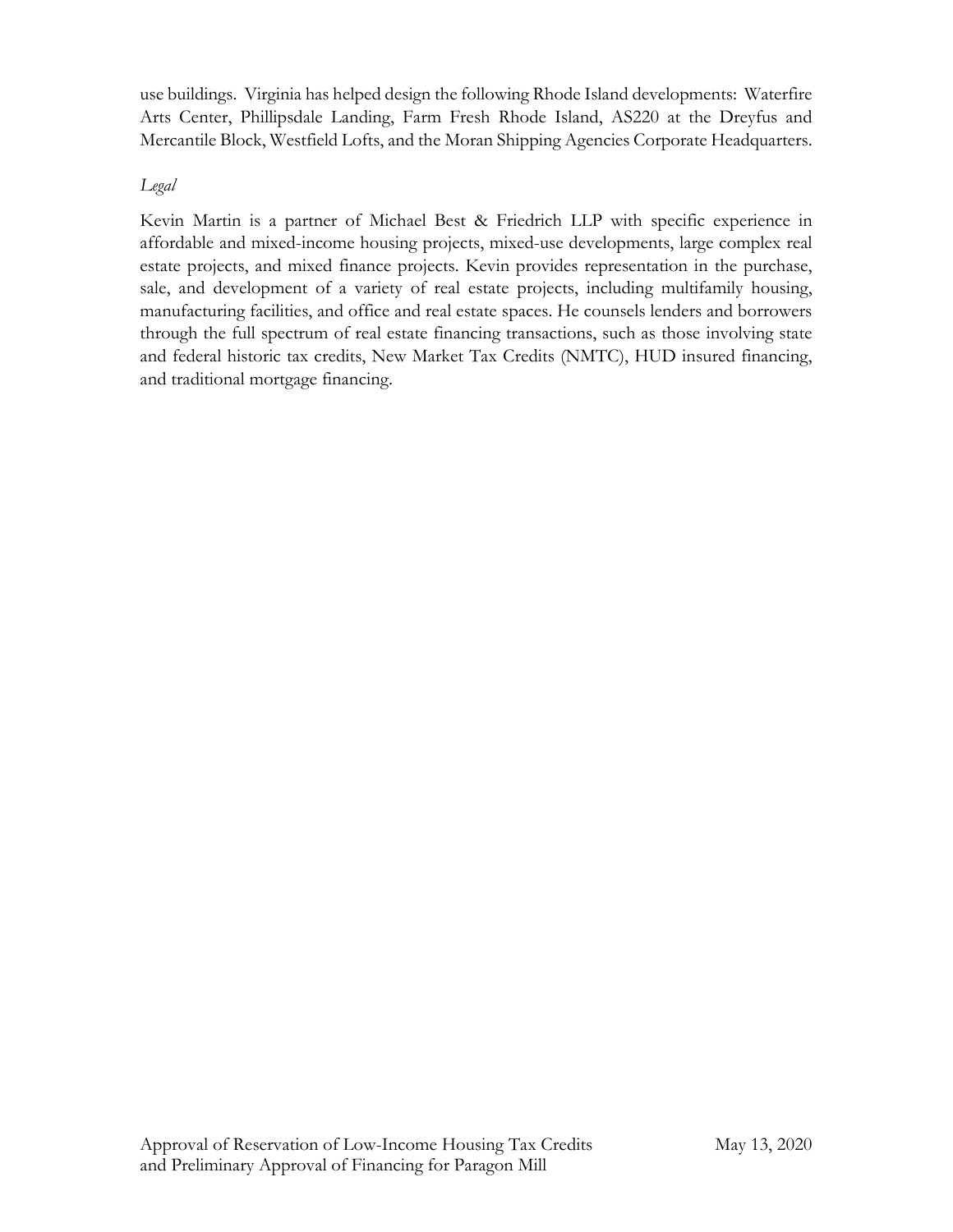| B. | Unit Distribution and Revenue |  |
|----|-------------------------------|--|
|    |                               |  |

|                 |                  |          |                   | <b>Gross Rent</b> |                 |                 |                    |
|-----------------|------------------|----------|-------------------|-------------------|-----------------|-----------------|--------------------|
|                 |                  |          |                   |                   |                 | as a $\%$ of    |                    |
|                 |                  | Number   |                   |                   | <b>LIHTC</b>    | <b>LIHTC</b>    | Discount from      |
| <b>Bedrooms</b> | <b>Rent Type</b> | of Units | <b>Gross Rent</b> |                   | <b>Max Rent</b> | <b>Max Rent</b> | <b>Market Rent</b> |
|                 | 60%              | 34       | \$<br>907.00      | S                 | 922.00          | 98%             | $42.4\%$           |
| $\overline{2}$  | 60%              | 7        | \$<br>1,080.00    | \$                | 1,107.00        | 98%             | $44.4\%$           |
| $\overline{2}$  | 60%              | 1        | \$<br>1,080.00    | \$                | 1,107.00        | 98%             | $45.9\%$           |
| 3               | 60%              | 2        | \$<br>1,252.00    | $\mathbb{S}$      | 1,278.00        | 98%             | $50.0\%$           |
| 1               | Over $120%$      | 47       | \$<br>1,532.00    | \$                |                 | $0\%$           | $0.0\%$            |
| $\overline{2}$  | Over $120%$      | 8        | \$<br>1,880.00    | \$                |                 | $0\%$           | $0.0\%$            |
| $\overline{2}$  | Over $120%$      | 1        | \$<br>1,930.00    | \$                |                 | $0\%$           | $0.0\%$            |
| 3               | Over $120\%$     | 1        | \$<br>2,402.00    | \$                |                 | $0\%$           | $0.0\%$            |
| Total           |                  | 101      |                   |                   |                 |                 |                    |

# **C. Finance Summary**

|                                   | Preliminary  |           |  |
|-----------------------------------|--------------|-----------|--|
| <b>Sources</b>                    | Amount       | Per Unit  |  |
| Citibank                          | \$8,100,000  | \$80,198  |  |
| <b>LIHTC</b> Proceeds             | \$10,080,707 | \$99,809  |  |
| Fed. Historic Tax Credit Proceeds | \$4,366,351  | \$43,231  |  |
| State Historic TC Proceeds        | \$5,858,471  | \$58,005  |  |
| <b>Opportunity Zone Credit</b>    | \$144,502    | \$1,431   |  |
| Deferred Development Fee          | \$815,352    | \$8,073   |  |
| <b>Total Sources</b>              | \$29,365,383 | \$290,746 |  |

| <b>Uses</b>                        | Amount       | Per Unit  |
|------------------------------------|--------------|-----------|
| Construction                       | \$20,502,424 | \$202,994 |
| Contingency                        | \$1,956,192  | \$19,368  |
| Acquisition                        | \$25,000     | \$248     |
| Soft Costs                         | \$2,787,619  | \$27,600  |
| Financing                          | \$1,392,497  | \$13,787  |
| Developer Fee                      | \$1,915,200  | \$18,962  |
| Lease Up Reserve                   | \$100,000    | \$990     |
| Replacement Reserve Year 1 Deposit | \$35,350     | \$350     |
| Other Reserves                     | \$651,101    | \$6,447   |
| <b>Total Uses</b>                  | \$29,365,383 | \$290,746 |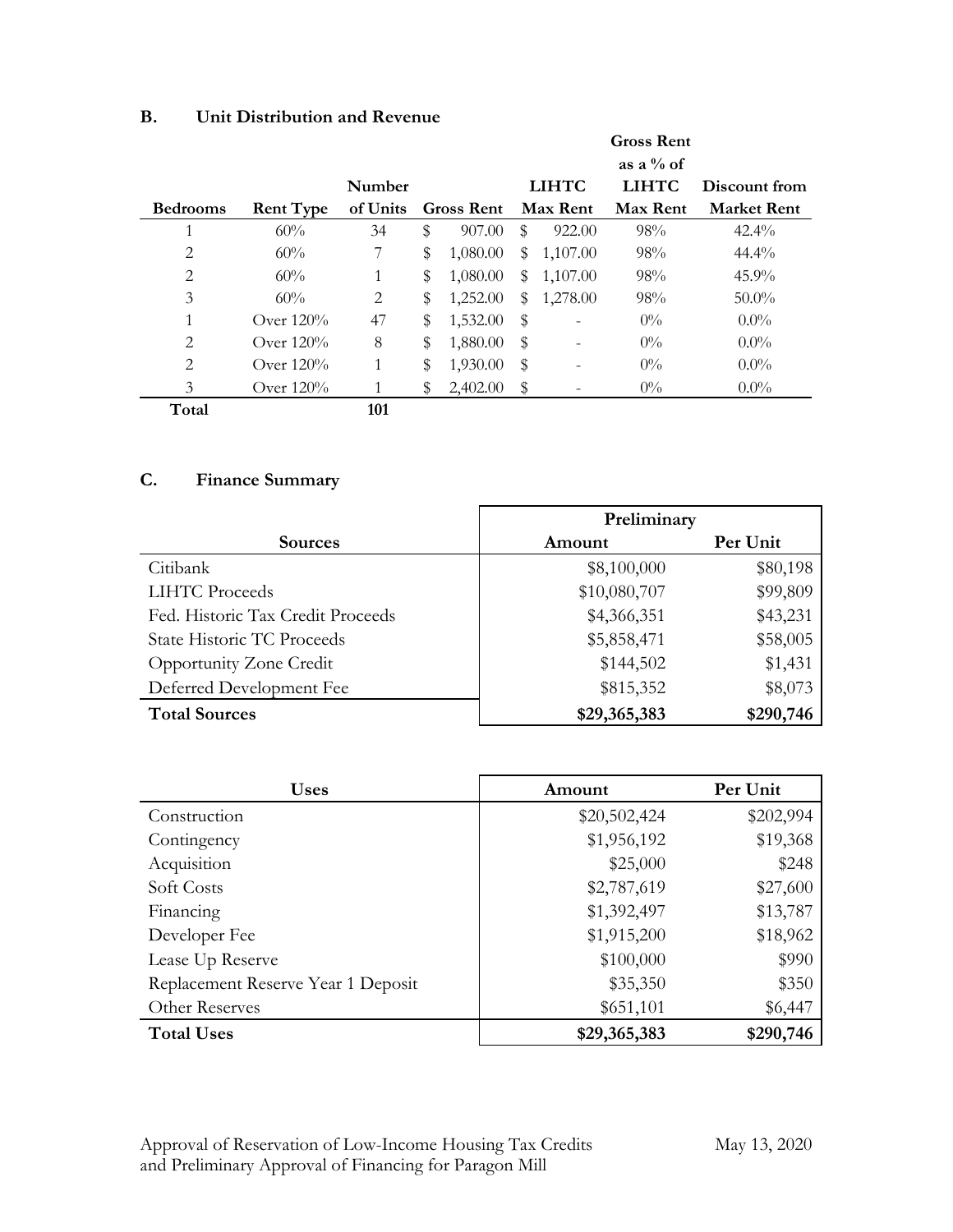## **Attachment B**

## **Resolution of the Board of Commissioners of Rhode Island Housing and Mortgage Finance Corporation**

- **Whereas,** Rhode Island Housing and Mortgage Finance Corporation ("RIHousing") is authorized to make loans to mortgagors or sponsors for such developments as in the judgment of RIHousing have promise of supplying well-planned, well-designed apartment units which will provide housing for low and moderate-income persons or families, or the elderly, or others in locations where there is a need for such housing; and
- **Whereas,** the Low-Income Housing Tax Credit Program (the "Program") was created as part of the Tax Reform Act of 1986, as amended (the "Act"); and
- **Whereas,** RIHousing has been designated the administrator of the Program in the State of Rhode Island; and
- **Whereas,** staff for RIHousing has determined that the Applicant ("Applicant") listed below is eligible for the Program under the laws of the State of Rhode Island and the Federal Tax Code; and
- **Whereas,** the Applicant has submitted an application to RIHousing for the reservation of low-income housing tax credits available in calendar years 2020 and/or 2021 (the "Tax Credits"), and for construction and/or permanent financing as follows:

| Applicant                      | Development  | 9% LIHTCs   | <b>RIHousing</b><br>1 <sup>st</sup> Mortgage |
|--------------------------------|--------------|-------------|----------------------------------------------|
| The Alexander<br>Company, Inc. | Paragon Mill | \$1,108,117 | \$8,100,000                                  |

**Whereas,** RIHousing staff has reviewed the submission, inspected the site, and determined that this development may qualify for financing under RIHousing's enabling legislation, regulations, guidelines and policies; and

**Whereas,** RIHousing finds that:

(1) there exists a shortage of decent, safe, and sanitary housing at rents or prices which persons and families of low or moderate income can afford within the general housing market area to be served by the proposed housing development;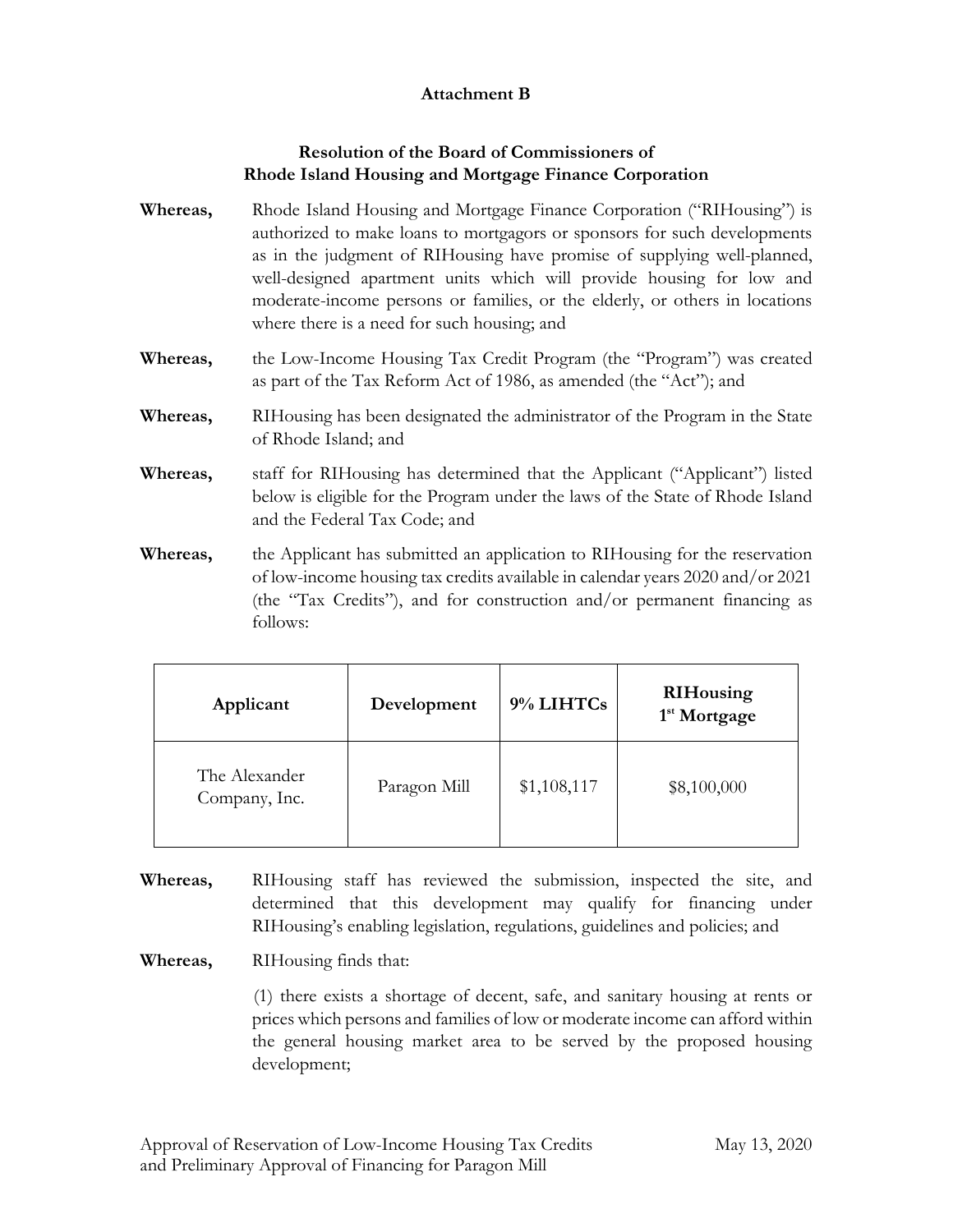(2) private enterprise and investment have been unable, without assistance, to provide an adequate supply of decent, safe, and sanitary housing in the general housing market area at prices which persons or families of low and moderateincome can afford or to provide sufficient mortgage financing for residential housing for occupancy by those persons or families;

(3) the housing sponsor or sponsors undertaking the proposed housing development in this state will supply well-planned, well-designed housing for persons or families of low and moderate income and that those sponsors are financially responsible;

(4) the proposed housing development to be assisted pursuant to the provisions of this chapter will be of public use and will provide a public benefit; and

(5) the proposed housing development will be undertaken and the housing sponsor or sponsors regulated pursuant to the authority and within the restrictions provided for by the RIHousing enabling act, namely Chapter 55 of Title 42 of the Rhode Island General Laws.

### **NOW, THEREFORE, IT IS HEREBY:**

- **Resolved,** that up to \$1,108,117 of allocated 2020 and/or 2021 Tax Credits be reserved for the Applicant pursuant to Section 4.3 of the Rules Relative to Multifamily Loan Programs - Allocation of Low-Income Housing Tax Credits (825-RICR-30-00-4) (the "RIHousing Regulations"), and that the Executive Director, Deputy Executive Director, and the Director of Development, each acting singly be, and hereby are, authorized and empowered in the name of and on behalf of RIHousing to take any and all actions necessary to cause such reservation to be effective; and further, that any final allocation shall be made at such time as the applicant complies with the requirements of the Act and the RIHousing Regulations.
- **Resolved,** that, subject to the special conditions listed below RIHousing hereby approves preliminarily commitment up to \$8,100,000 for a taxable first mortgage loan to The Alexander Company, Inc. or an affiliated entity (the "Borrower") for rental housing to be located in Providence, Rhode Island and known as Paragon Mill.
- **Resolved,** that, the foregoing resolutions are subject to the following conditions:
	- Approval by RIHousing of the development team.
	- A final appraisal and market study acceptable to RIHousing prepared by an independent appraiser demonstrating that the first mortgage loan does not exceed 90% of the as-stabilized value of the property and that sufficient demand exists for the proposed units.
	- Syndication equity from the allocation of low-income housing tax credits (LIHTC), federal historic tax credits (FHTC), state historic tax credits

Approval of Reservation of Low-Income Housing Tax Credits May 13, 2020 and Preliminary Approval of Financing for Paragon Mill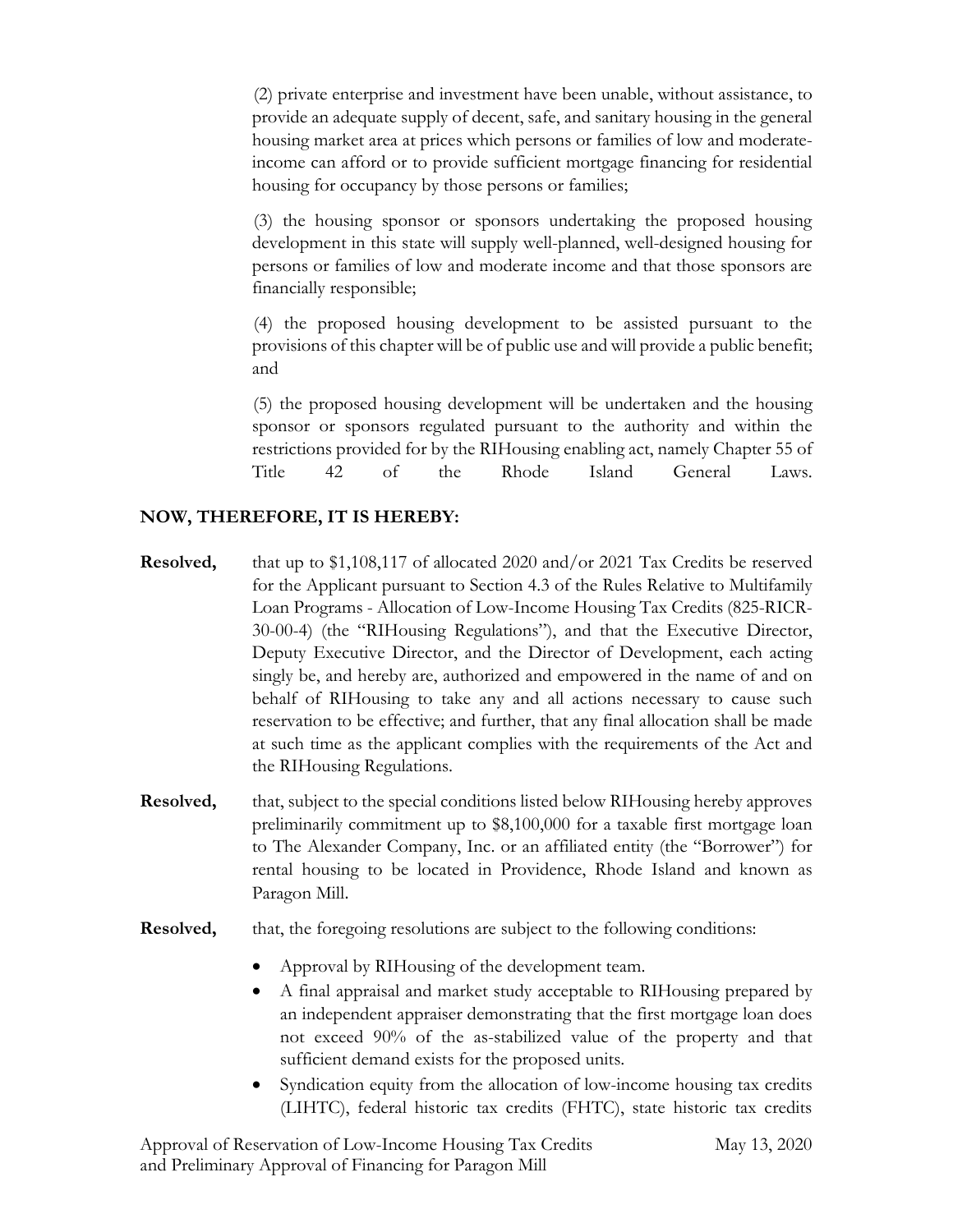(SHTC) and opportunity zone (OZ) credits in amounts sufficient to achieve project feasibility.

- Approval of a tax stabilization agreement from the City of Providence verifying a real estate tax assessment at an amount necessary to achieve project feasibility for the term that is no less than the initial compliance period for the LIHTC.
- Approval by RIHousing of design and construction plans, specifications and construction documentation.
- Approval of the proposed operating budget for the development.
- Approval by RIHousing of all management related documentation, including the marketing and tenant selection plans.
- Confirmation by RIHousing that the final development budget, schedule and unit configuration presented for preliminary approval is consistent with TAC's December 20, 2019 Application submission for 2020 Tax Credits.
- Satisfactory and timely performance in accordance with the schedule established by RIHousing staff.
- Completion of all items required for firm commitment and closing in accordance with normal underwriting and processing requirements.
- **Resolved,** that the Executive Director, Deputy Executive Director, and the Director of Development, each acting singly, be and hereby are authorized to take all actions they deem necessary or desirable to carry out the forgoing resolutions.